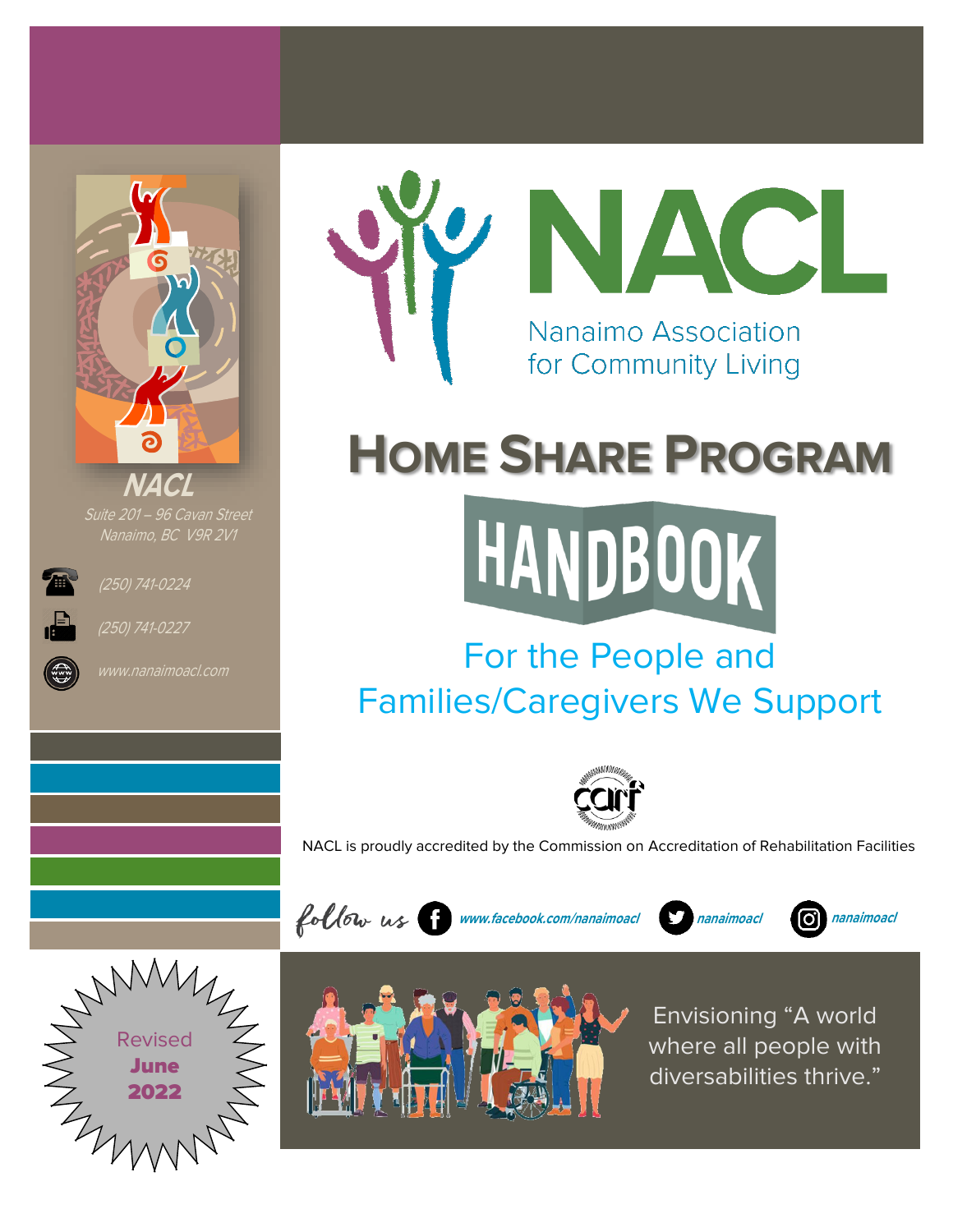

Welcome to Nanaimo Association for Community Living (NACL) and our Home Share Program. This handbook has all the information on what you need to know about our Home Share services.

If you have any questions or want to see our full Policy and Procedure Manual, please contact the Program Manager. We encourage you to read this handbook, and keep it for future reference.

## **What's Inside?**

## **PART 1 – About NACL**

- Our Mission, Vision, and Core Values
- Statement of Diversity
- **•** Services
- Board of Directors

## **PART 2 – General Information for the People and Families/Caregivers we support**

- 
- 
- Person Centered Planning Person Centered Planning
- 
- 
- Complaint Procedure Accessibility

## **PART 3 – Home Share Program**

- 
- 
- Who pays for the services offered? Leaving Home Share Services
- Who takes care of my finances? Questions or Comments
- Who provides support with transportation?
- Individual Rights  **Health and Safety**
- Personal Information Personal Information Personal Information
	-
- Confidentiality  **Confidentiality Quality Assurance**
- Problem Solving  **Problem Solving Problem Solving Problem Solving Problem Solving Problem Problem Problem Pro** 
	-
- About the Home Share Program Respite Services in Home Share
- How do I access the program? ■ What if I have any medical concerns?
	-
	-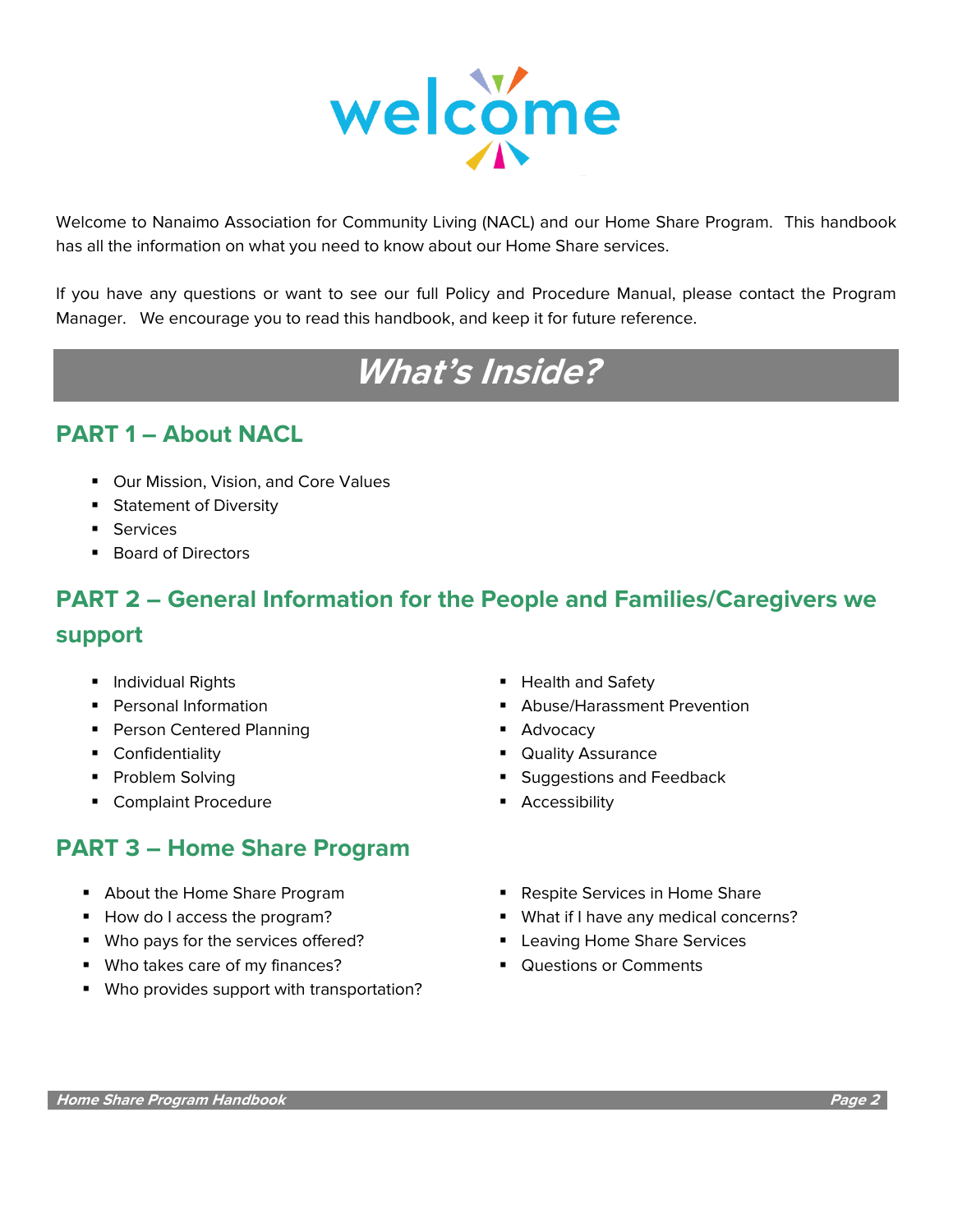## **PART 1: About NACL**



**Nanaimo Association for Community Living (NACL) is a non-profit society** formed under the Societies Act of British Columbia. NACL has been actively supporting people with diversabilities in Nanaimo and the surrounding area since July 22, 1986.

A detailed history of NACL can be found on our website at: **https://www.nanaimoacl.com/our-history**

NACL has been accredited by the [Commission on Accreditation of Rehabilitation Facilities \(CARF\)](http://www.carf.org/) since 2005.

Our mission and vision guide our programs, activities, and decisions.



**"Through an unwavering commitment to delivering high quality services with integrity, to actively support as many people with diversabilities as possible in their journey to lead thriving lives."**



**"A world where all people with diversabilities thrive."**

## **NACL's Core Values**

NACL is dedicated to removing the barriers faced by people with diversabilities preventing them from reaching their full potential. NACL is committed to the following core values:

## ▪ **Person-Centered Planning**

We use person-centered planning to ensure the services we design and the supports we deliver are, at every stage driven by the individual needs and aspirations of people we support.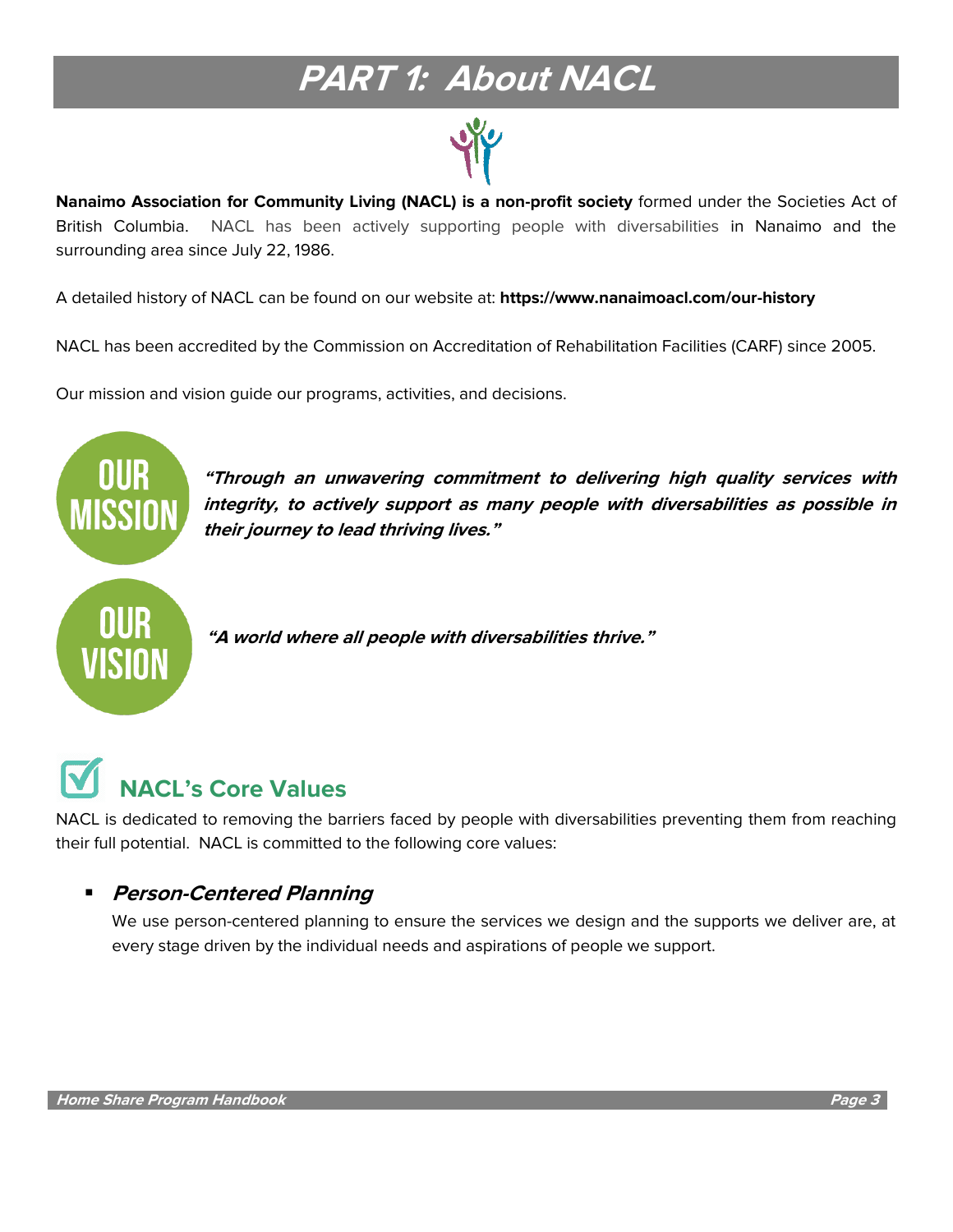## **Equity, Diversity and Inclusion**

Through active support and inclusive engagements, NACL is keen to build strong and lasting relationships with all people with diversabilities. We recognize that developing meaningful connections with individuals of varying ages, cultures, races, ethnicities and genders requires authentic conversation, active listening and a dedication to self-education.

## ▪ **Respect**

In all our interactions, we treat people with respect and kindness.

## **Safety**

In all our work, we prioritize the safety and security of the people we support, their families and our NACL staff members.

### **Sustainability**

We are unwavering in our commitment to sustainable practices that benefit local communities, the environment and future generations.

## **A Socially Entrepreneurial Ethos**

We are innovative. We try new things. We approach our work with an entrepreneurial spirit that ensures we best serve the people and families we support.

## ▪ **Accessible Communication**

Great communication is accessible communication. We are designing our communications efforts to be inclusive and accessible to all people.

## **Statement of Diversity**

Nanaimo Association for Community Living (NACL) acknowledges and respects the value of a diverse community. NACL recognizes that the scope of diversity includes gender, race/ethnicity, family status, age, mental/physical abilities, sexual orientation, religious beliefs, socio-economic status, and occupational focus.

NACL will maintain an environment that is supportive of these elements. We will promote inclusion within our organization and the communities we support. We commit to:

- Services that respect people and their cultural differences;
- Promoting cultural awareness and understanding within the Association and community;
- Endeavoring to reflect the diversity of our community through our Board of Directors, staff, and volunteers; and
- Not tolerating discrimination of any kind.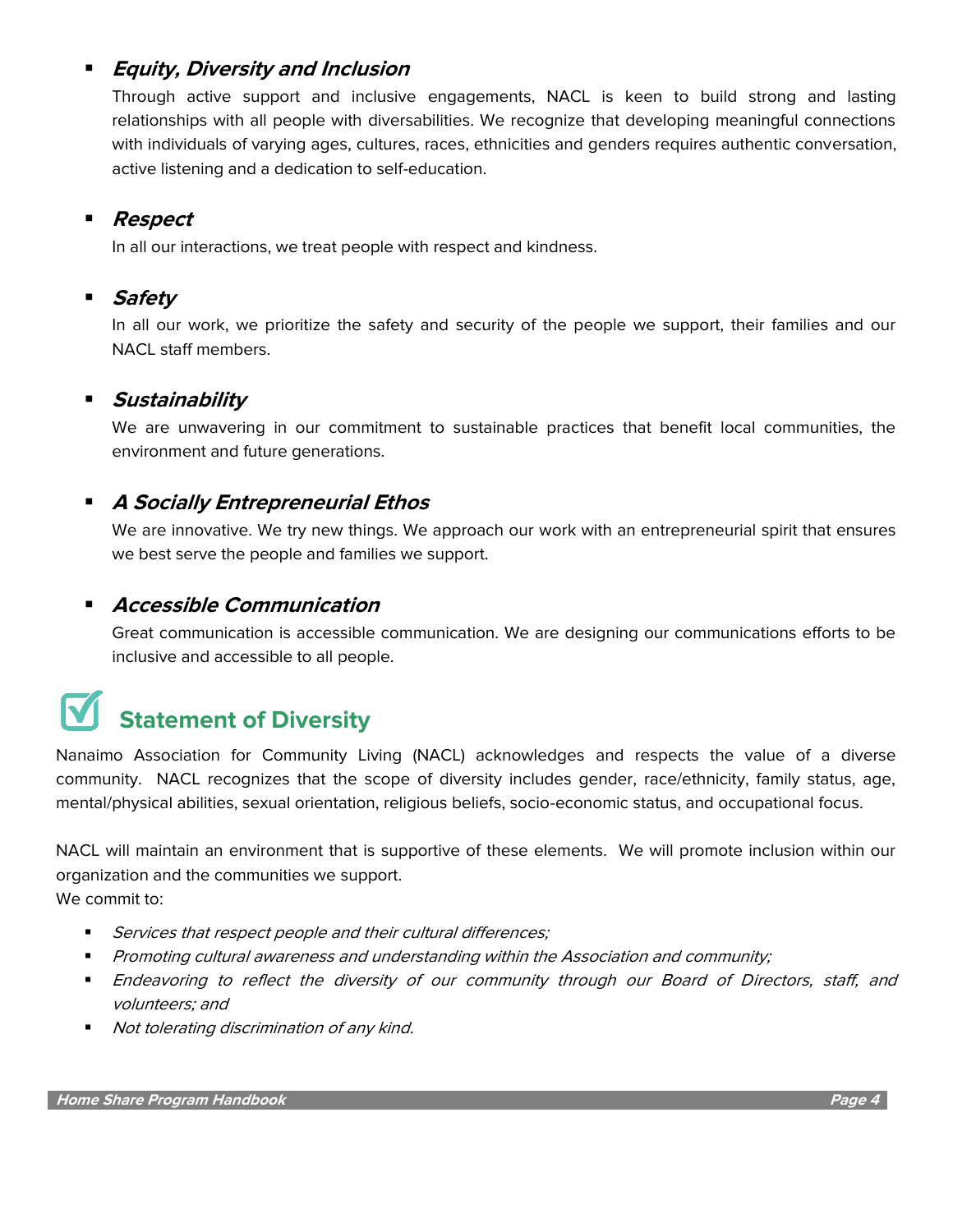## **OUR SERVICES**

NACL provides services for people with diversabilities.

- **EXECT:** Services are targeted to youth age six (6) and up, and adults who are 19 years or older;
- We support approximately 215 people;
- NACL employs approximately 180 staff and contracts with over 90 home share providers.

### **NACL's Current Programs**

- **Community Inclusion** (Monday to Friday 8:30 a.m. to 3:00 p.m., and Saturday 10:00 a.m. to 2:30 p.m.) ✓ Actions Day Program
- **Residential Services** (provided 24/7)
	-
	-
	- ✓ Jingle Pot Carriage House ✓ Sherwood Home
	-
	-
	- ✓ Nottingham Home ✓ Uplands Outreach
	- ✓ Caspers Way Home ✓ Portsmouth Road Home
	- ✓ Jingle Pot Home ✓ Prideaux Outreach
		-
	- ✓ Kennedy Home ✓ Turner Connection Home
	- ✓ Maxey Road Home ✓ Westwood Lake Home
		-
- **Home Share** (a program where a person is matched with contractors to live with).
- **NACL Employment Services** (a program that helps people find jobs)
- **Snoezelen Room** (a multi-sensory room, booked by appointment ask for details if you're interested)

Referrals for these services, except for the Snoezelen Room and Child and Youth Residential, are accepted through Community Living British Columbia (CLBC). Child and Youth Residential Services are referred by the Ministry of Children and Family Development (MCFD). Waitlists for services are maintained by either CLBC or MCFD, as applicable.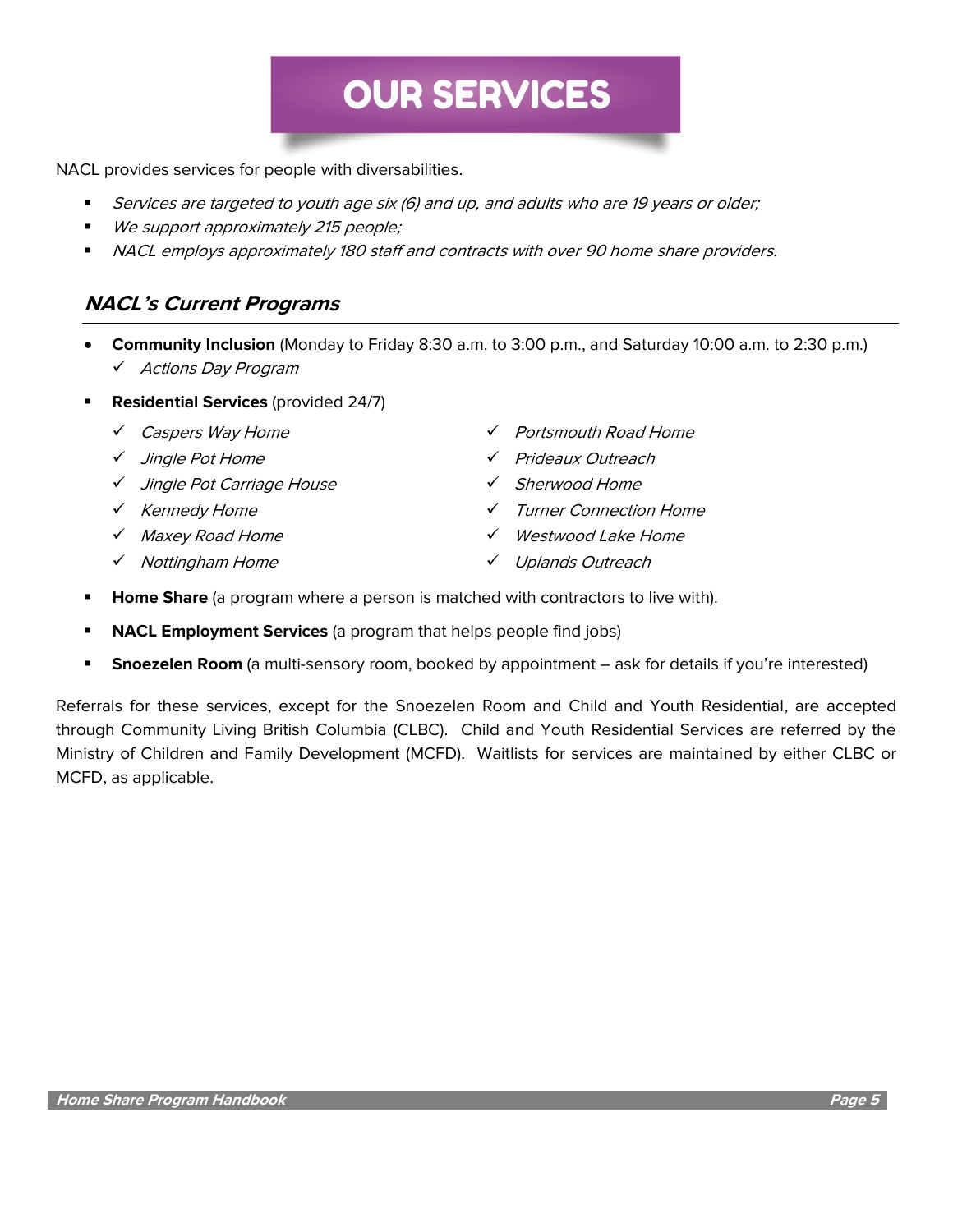

As a registered non-profit society, NACL's membership is open to everyone by donation (except employees). NACL holds an Annual General Meeting once a year to elect a Board of Directors, talk about the past year and future planning.

The Board of Directors establishes the vision, mission, core values, principles, and Code of Ethics to guide the employees, Home Share Providers, and contractors who support the people we serve. They also set the policies NACL uses to manage the organization.

The Board hires and oversees an Executive Director, who is responsible for implementing those policies and overseeing NACL employees and Home Share Providers, as well as making day-to-day decisions about NACL operations.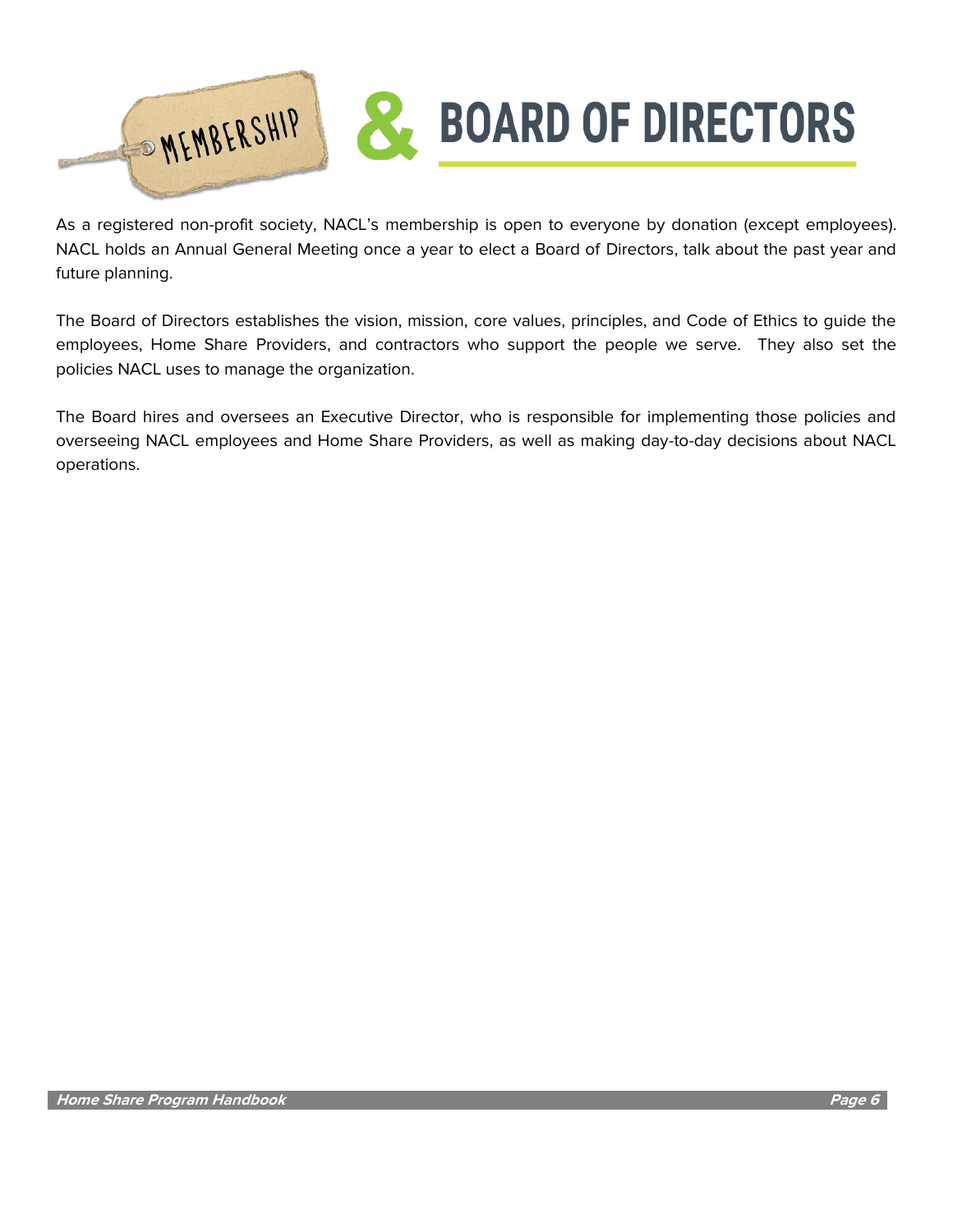## **PART 2: General Information for the People and Families/Caregivers We Support**

## **Individual Rights**

NACL recognizes the people we support have certain rights and responsibilities, and we strive to provide you with information about those.

People with diversabilities have the right to be free from:

- 1. Abuse;
- 2. Financial or other exploitation;
- 3. Retaliation;
- 4. Humiliation; and
- 5. Neglect.

People with diversabilities also have the right to:

## ▪ **Equality and non-discrimination.**

People with diversabilities have an equal and effective legal protection against discrimination on all grounds.

### ▪ **Accessibility.**

People with diversabilities have access to buildings and homes, to transportation, to information and communications technology, and to other facilities and services so they can participate fully in all aspects of life.

### ▪ **Freedom of expression and opinion, and access to information.**

People with diversabilities can exercise the right to freedom of expression and opinion, including the freedom to seek, receive, and impart information and ideas on an equal basis with others and through all forms of communication of their choice. Further, children/youth in care can be consulted and express their views, according to their abilities, about significant decisions affecting them. They have the right to be informed about and to be assisted in contacting the representative under the Representative for Children and Youth Act or the Ombudsperson.

### **Liberty and security of the person.**

People with diversabilities should:

- Enjoy an equal right to liberty and security of person; and
- Not be deprived of their liberty unlawfully or arbitrarily.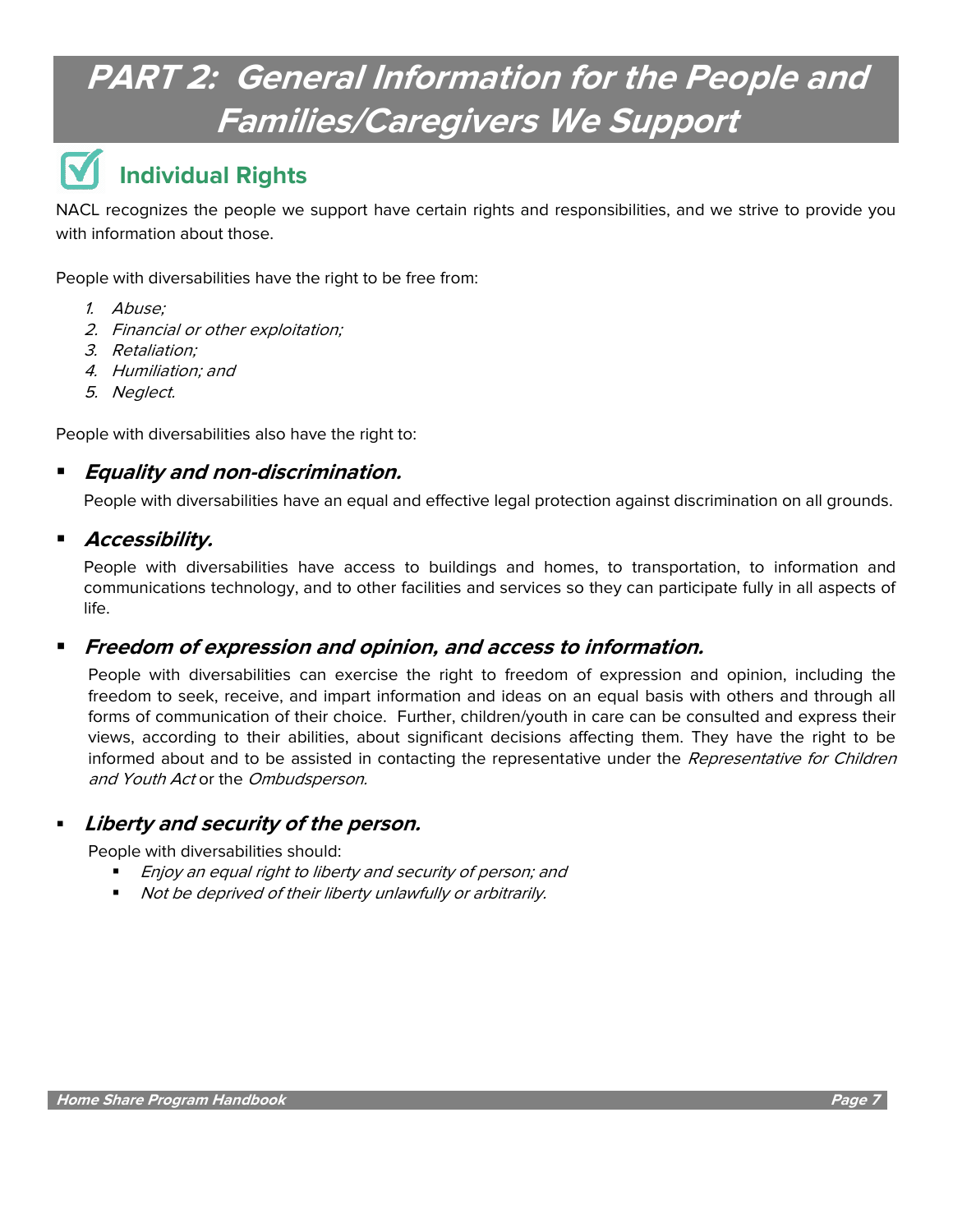## **Respect for privacy.**

People with diversabilities, regardless of place of residence or living arrangements, shall not be subjected to arbitrary or unlawful interference with his or her privacy. Further, children/youth in care have the right to privacy during discussions with members of their families, subject to any court order made after the court has had an opportunity to consider the questions of access to the child/youth and during discussions with a lawyer.

### **Health.**

People with diversabilities have the right to enjoy the highest standard of health without discrimination.

### **Education.**

People with diversabilities can access general tertiary education, vocational training, adult education, and lifelong learning without discrimination and on an equal basis with others.

## ▪ **Work and employment.**

People with diversabilities have the right to work on an equal basis with others.

## ■ Protection and safety in situations of risk and humanitarian emergencies.

Protection and safety of people with diversabilities will be preserved in situations of risk and humanitarian emergency.

## ▪ **Freedom from torture or cruel, inhuman, or degrading treatment or punishment.**

No-one shall be subjected to torture or to cruel, inhuman, or degrading treatment or punishment. No-one shall be subjected without his or her free consent to medical or scientific experimentation.

### ▪ **Freedom from exploitation, violence, and abuse.**

All appropriate legislative, administrative, social, educational, and other measures need to be taken to protect people with diversabilities from all forms of exploitation (including financial), violence, and abuse, including their gender-based aspects.

## Living independently and being included in the community.

People with diversabilities have the same right as everyone else to live where and with whom they want.

## ■ *Adequate standard of living and social protection.*

People with diversabilities have the right to an adequate standard of living for themselves and their families. Further, children/youth in care have the right to be fed, clothed, and nurtured according to the community standards, and to be given the same quality of care as other children.

## ▪ **Participation in cultural life, recreation, leisure, and sport.**

People with diversabilities have access to services from those involved in the organization of recreational, tourism, leisure, and sporting activities. Further, children/youth in care have the right to participate in and receive the religious instruction of their choice, and to receive guidance and encouragement to maintain their cultural heritage. In addition, Indigenous children have the right to receive guidance, encouragement, and support to learn about and practice their Indigenous traditions, customs, language, and belong to their Indigenous communities.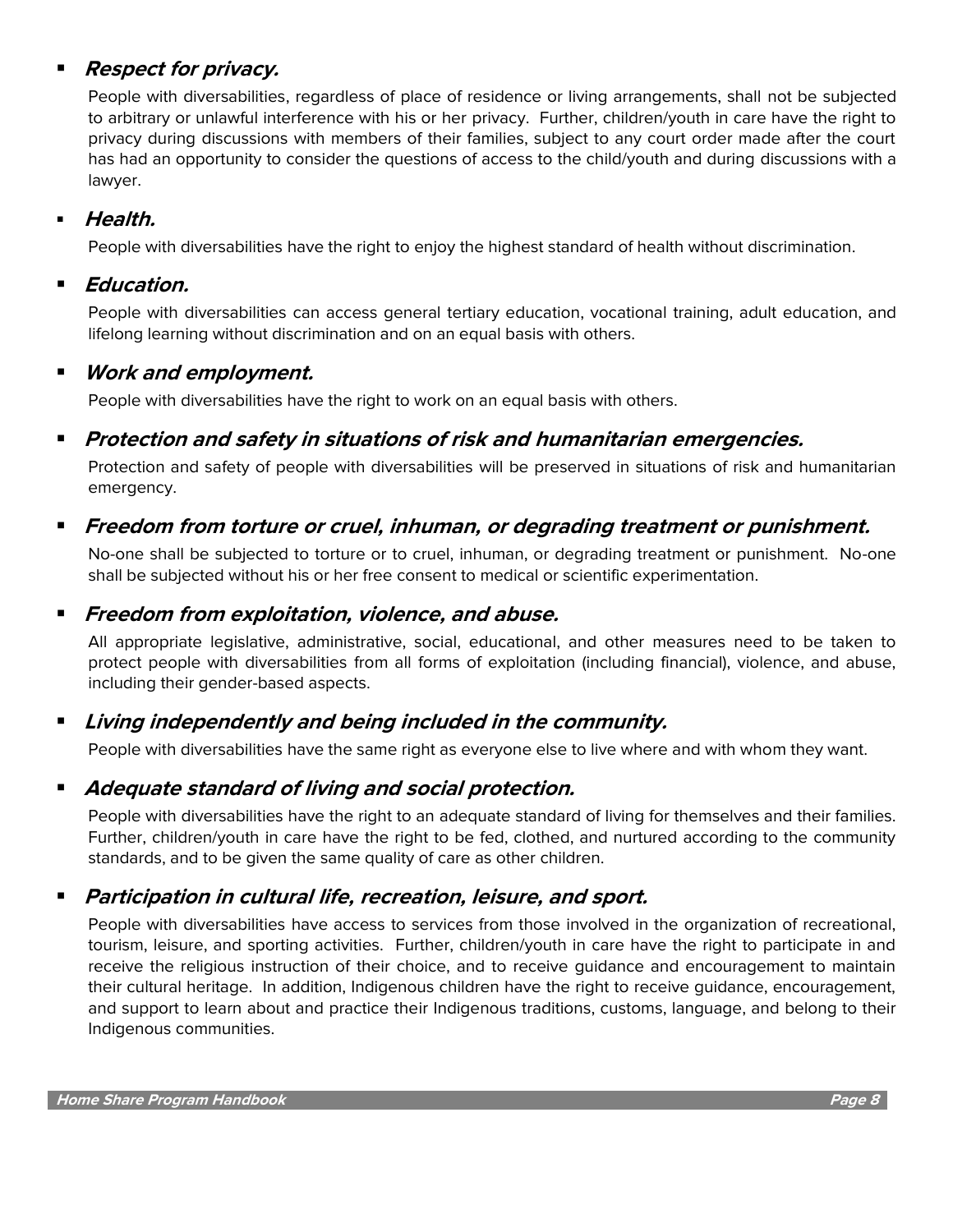NACL therefore ensures the following for the people and families/caregivers we support:

- The information to make informed choices:
- Involvement in planning services and activities;
- **■** Support to explore other options when someone changes their mind or makes a mistake;
- **■** Involvement in exploring risks and developing plans to minimize those risks;
- Education regarding rights and responsibilities; and
- An annual review of those rights and responsibilities.



When you're referred and accepted to a NACL service, we ask for basic information. However, when we begin the process of person-centered planning with you, we ask for more detailed information to understand your strengths and needs, so we can provide the best possible services.



## **Person Centered Planning**

At NACL, we work with people on what is called a Person Centered Plan (PCP for short). This is a comprehensive, document that ensures services and supports reflect your needs, preferences, and dreams. Each individual will be able to fully participate in the planning process. NACL also encourages family members and support network to participate.

The plan covers many different areas of one's life. It is important the information you provide us is accurate and up-to-date, so we can adjust our services to meet changing needs.

We keep a copy of your plan on file, and will provide plan copies to you and others involved in developing it, with your consent.

Once you leave the program, we archive your file – but it is still available any time you want to look at it. Our commitment is to always keep the information secure and confidential, even after you leave the program.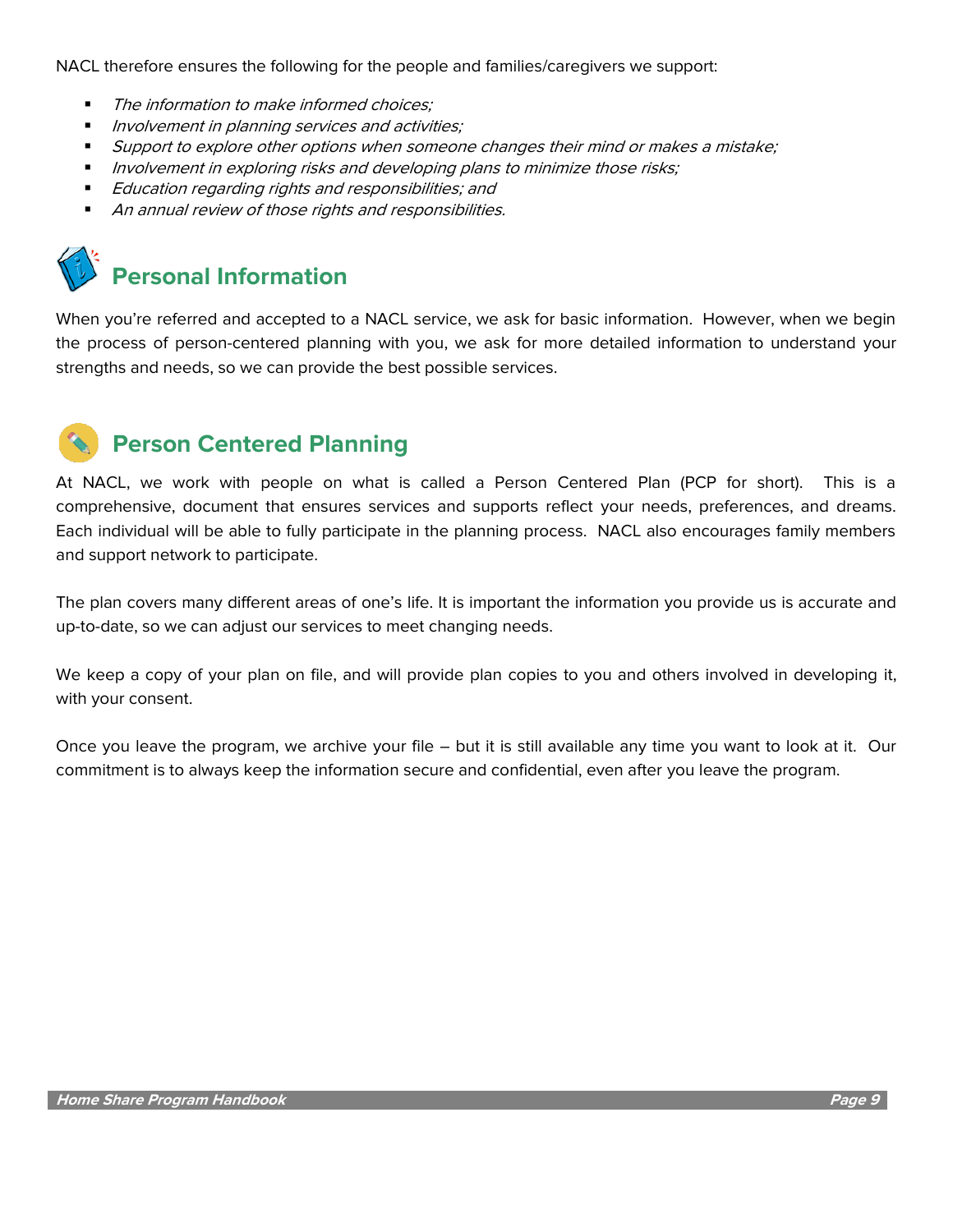**Confidentiality**

NACL upholds the rights of all people we support and their families/caregivers to privacy and confidentiality. To ensure you have the right to have information about you treated in confidence:

- You, your family members, quardians, committees, or representatives will participate in intake meetings and be fully informed of your privacy rights and access to personal records, including:
	- ✓ The use of **Form SD003-P (Authorization and Waiver of Confidentiality)**;
	- $\checkmark$  The use of release forms for obtaining third party information;
	- $\checkmark$  The process for accessing personal records; and
	- $\checkmark$  Complaint procedures regarding privacy concerns.
- Whenever possible, you must provide the information about yourself.
- When shared by employees/Home Share Providers, only information which is deemed essential is to be given.
- Where employees, Home Share Providers, or volunteers provide the information, it is to be done with your consent, utilizing **Form SD003-P (Authorization and Waiver of Confidentiality)** unless due to health or impairment, you are unable to do so.
- All records, files, and notes pertaining to the people we support are the property of NACL, and are subject to its control. Furthermore, all records (electronic and paper) are securely stored, and retained and/or disposed of in accordance with applicable laws.

If you have any concerns, speak to any NACL staff or the Program Supervisor.

## **Problem Solving**

Person Centered Planning at NACL ensures a proactive approach in preventing and dealing with concerns or problems. Throughout the planning process we communicate directly with the people we support, their families/caregivers, staff, and home share providers. Any concerns are resolved with everyone involved.

## **Complaint Procedure**

People NACL supports or their family members have the right to be heard. You should not wait to tell us if you are having a problem or have a complaint. It's every person's responsibility to tell us about it as soon as possible, and we will help in any way we can to solve the problem.

**NOTE: There will be no retaliation or barrier to service if a person NACL supports has a complaint.**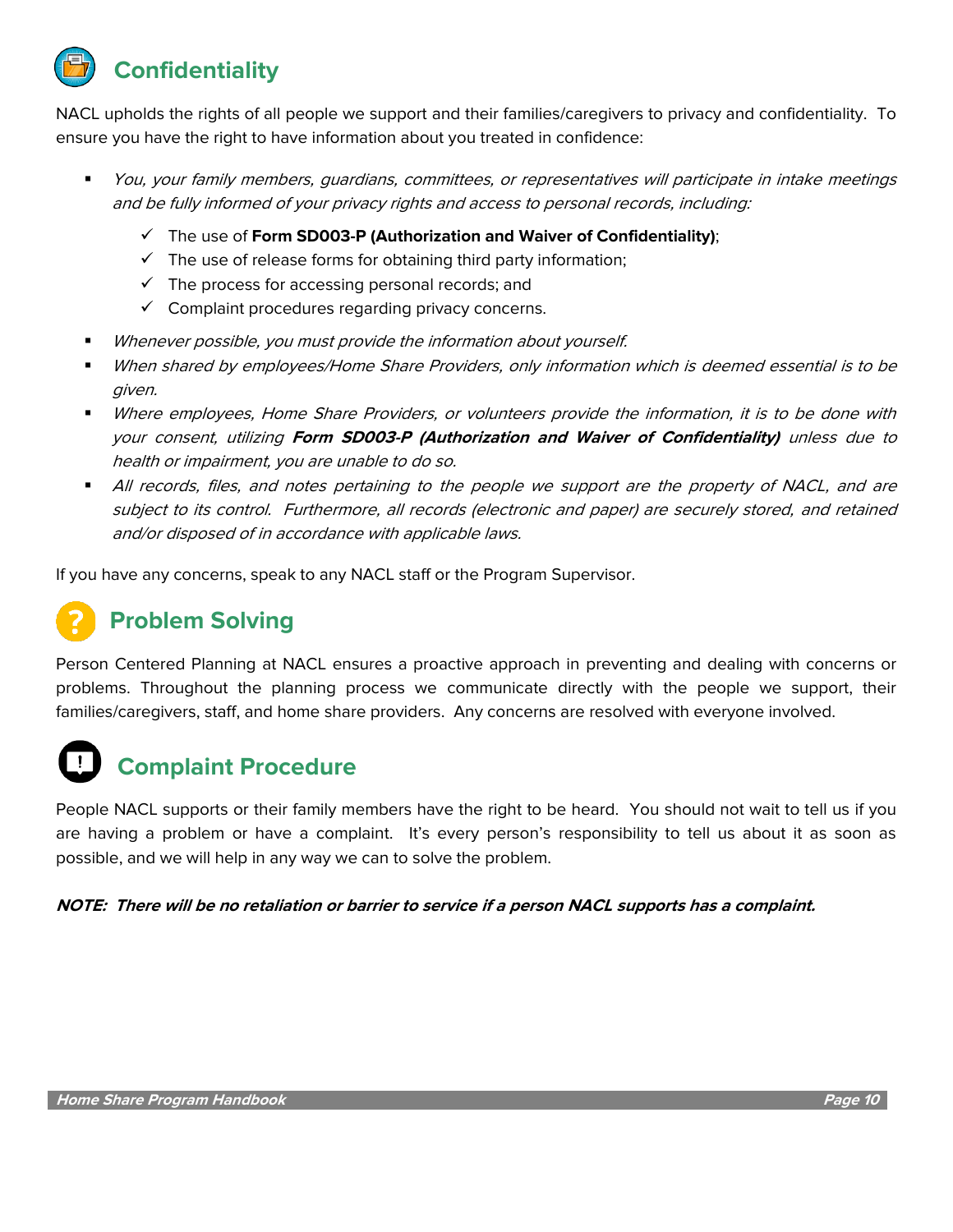NACL encourages everyone to try to resolve a conflict in the following ways:

- First, you or your family members/caregivers should try to talk to the Program Supervisor, contractor (if applicable), or a staff member you trust.
- If possible, use our special form **(SD015-P – Complaint Resolution Form)** to write out the complaint. If you can't write it, you can come to the front desk at NACL's Administration Office, and we'll make sure to find someone who can help.
- NACL will discuss the complaint with everyone involved within three (3) days (72 hours).
- Within 14 days of the complaint being filed, the staff heading the investigation will prepare a report about the incident, including the actions taken to resolve the complaint, and we'll book a meeting with with the person submitting the complaint to talk about it.
- If you don't like the results, you can tell us why, we'll look at it again, and we'll meet with you to discuss any possible changes to the decision about the complaint.
- If you still aren't happy with the results, the Executive Director and/or the Board of Directors will give a decision in writing and meet with you within 14 days to discuss that decision.
- The Board of Directors is the highest level for complaint resolution at NACL.
- If you are still not satisfied with the Board of Directors' decision (if it goes to them), you or your family member/caregiver can contact Community Living BC (CLBC) or the Ministry of Children and Family Development (MCFD) – whichever one applies to you. We will give the contact information needed.
- If you are not satisfied with CLBC's decision, you or your family member/caregiver can contact the BC Government's Advocate for Service Quality. We will give the contact information needed.



## **Health and Safety**

Nanaimo Association for Community Living (NACL) is committed to promoting health and safety agency-wide. NACL ensures all people we support receive the highest quality of care, based on individual health and safety needs. NACL is also committed to a healthy and safe work environment for all employees and Home Share Providers.

In its effort to maintain this environment, NACL will:

- Actively promote health and safety in the organization;
- Ensure the health and safety needs of all people NACL supports are addressed in Person Centered Plans;
- Endeavour to maintain safe working conditions;
- Develop safe service delivery and work procedures, providing the necessary training to staff or Home Share Provider/caregivers to successfully meet the health and safety needs of people NACL supports; and,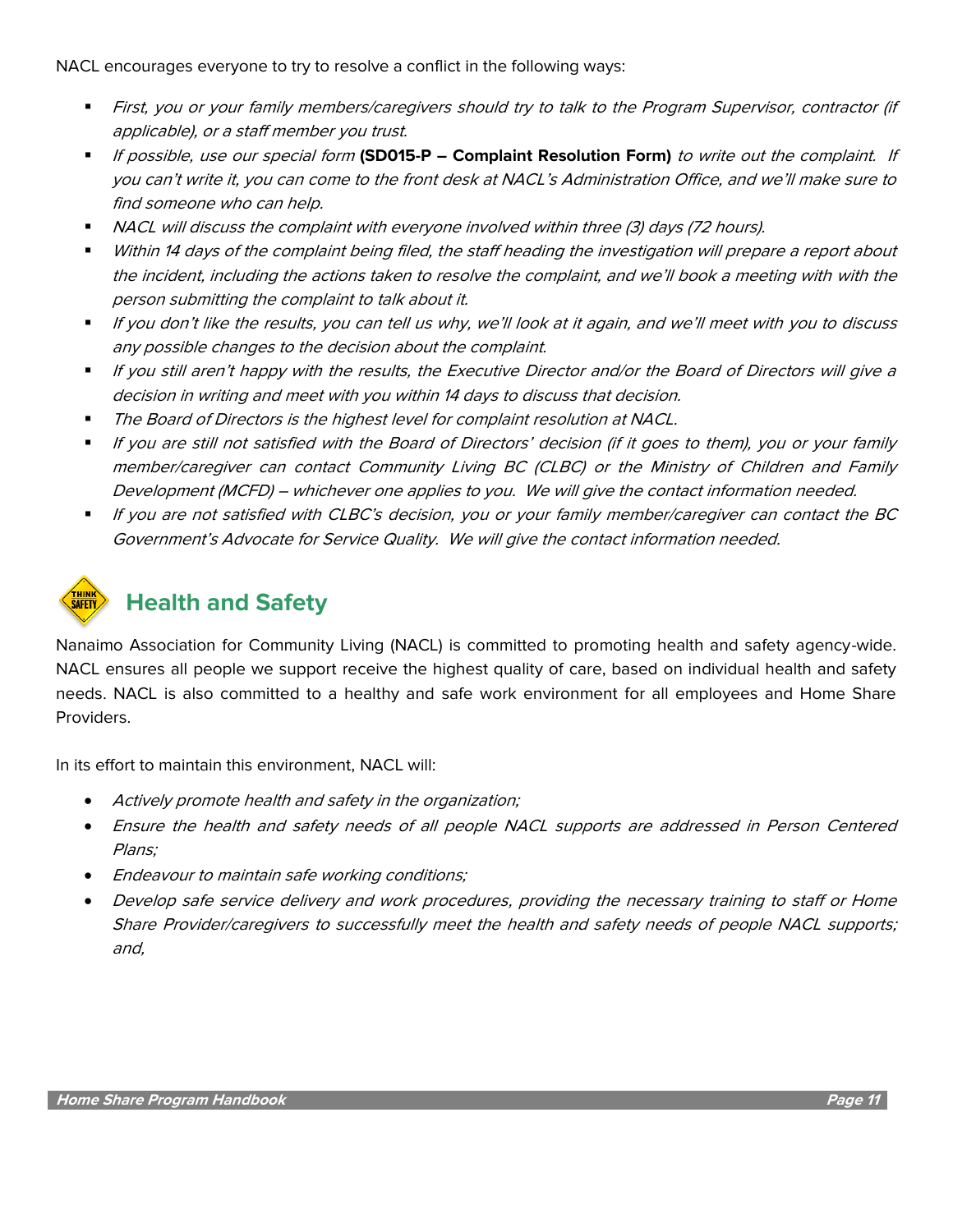- Enforce compliance with safety procedures, directives, and relevant legislation by all employees/Home Share Providers, including:
	- $\checkmark$  Federal and provincial legislation;
	- ✓ WorkSafeBC regulations;
	- ✓ Community Living BC (CLBC)/Ministry of Children and Family Development (MCFD) standards of care;
	- ✓ The Commission on Accreditation of Rehabilitation Facilities (CARF) health and safety standards; and/or
	- $\checkmark$  The Collective Agreement (wherever NACL staff is involved).



## **Emergency Procedures**

Home Share Providers are required to have personalized emergency plans in place for their home. It is a requirement that they are certified in first aid, and each home must be equipped with first aid and earthquake kits.

## **Abuse/Harassment Prevention**

NACL strongly recognizes that people with diversabilities shall not be subjected to abuse or harassment. To ensure this, appropriate personnel policies, procedures, and practices have been developed, maintained, and adhered to by NACL employees/Home Share Providers.

NACL staff will not engage in any behavior detrimental to a person (people NACL supports, employees, visitors, etc.) which would be considered harassment or abusive.

Furthermore, NACL is committed to eliminating and/or minimizing the risk of abuse or harassment through the following practices:

### **Home Share Provider Requirements**

NACL Home Share Providers must have:

- ✓ A criminal record check;
- ✓ Equivalent of Emergency First Aid with CPR-C and AED.

### **Training**

Home Share Providers are offered training in:

- ✓ Supporting Individual Valued Attachments (SIVA);
- ✓ Person Centered Thinking (PCT)/Person Centered Planning (PCP); and
- ✓ Ongoing in-service training specific to people's individual needs.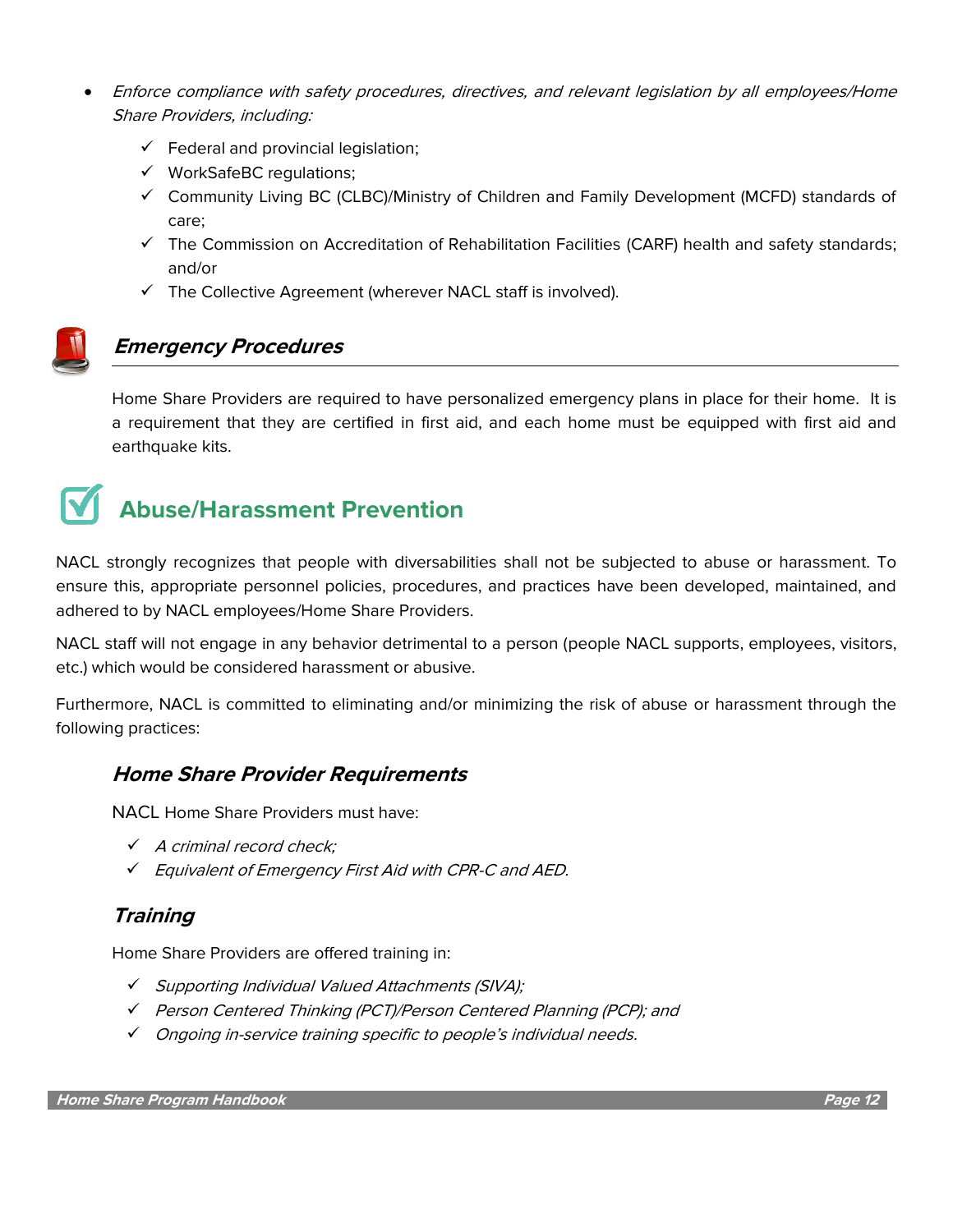## **Standards/Regulatory Compliance**

NACL must remain in compliance with the various standards and regulations of providing community social services, including:

- ✓ Community Living BC (CLBC) standards of care;
- ✓ The Commission on Accreditation of Rehabilitation Facilities (CARF); and

#### **Who Abuses People with Diversabilities?**

Abuse can happen to anyone – however, people with diversabilities may be more at risk of being abused than others. People with diversabilities are most often abused by people they know. This can be anyone with whom they have some contact, as a patient or client. People with diversabilities can also be harassed by another person NACL supports, or anywhere outside in the community such as restaurants, markets, hospitals, sports facilities, etc.

#### **Identifying Abuse/Harassment**

The following chart will help you determine whether you are being abused or not.

| <b>RELATIONSHIP FACTORS</b>                                                                                                             | <b>HEALTHY RELATIONSHIP</b>                                                                                                                      | <b>UNHEALTHY RELATIONSHIP</b>                                                                                                          | <b>ABUSIVE RELATIONSHIP</b>                                                                                                                                                              |
|-----------------------------------------------------------------------------------------------------------------------------------------|--------------------------------------------------------------------------------------------------------------------------------------------------|----------------------------------------------------------------------------------------------------------------------------------------|------------------------------------------------------------------------------------------------------------------------------------------------------------------------------------------|
| Sharing feelings                                                                                                                        | You feel safe and strong<br>enough to tell the<br>caregiver how you really<br>feel.                                                              | You feel awkward telling<br>the caregiver how you<br>really feel.                                                                      | You are afraid to tell the<br>caregiver how you really<br>feel because you fear<br>being put down or<br>threatened.                                                                      |
| <b>Disagreements</b>                                                                                                                    | You can have<br>disagreements and still<br>talk respectfully to each<br>other. You resolve your<br>disagreements.                                | Your disagreements<br>often turn into fights.                                                                                          | You are afraid to<br>disagree because you<br>do not want to the<br>caregiver to get angry<br>and violent. The<br>disagreement is an<br>excuse for abuse.                                 |
| Dealing with changes in<br>circumstances (for<br>example, if your condition<br>changes or if there is<br>something new in your<br>life) | As circumstances change,<br>you and the caregiver talk<br>about the changes and<br>agree on any changes<br>that may be needed with<br>your care. | The caregiver does not<br>want to talk about how<br>things are changing, or is<br>slow to change when<br>your circumstances<br>change. | The caregiver refuses to<br>adapt to changes, even if<br>the care is no longer<br>appropriate. Or, the<br>caregiver makes<br>changes without<br>consulting or telling you<br>in advance. |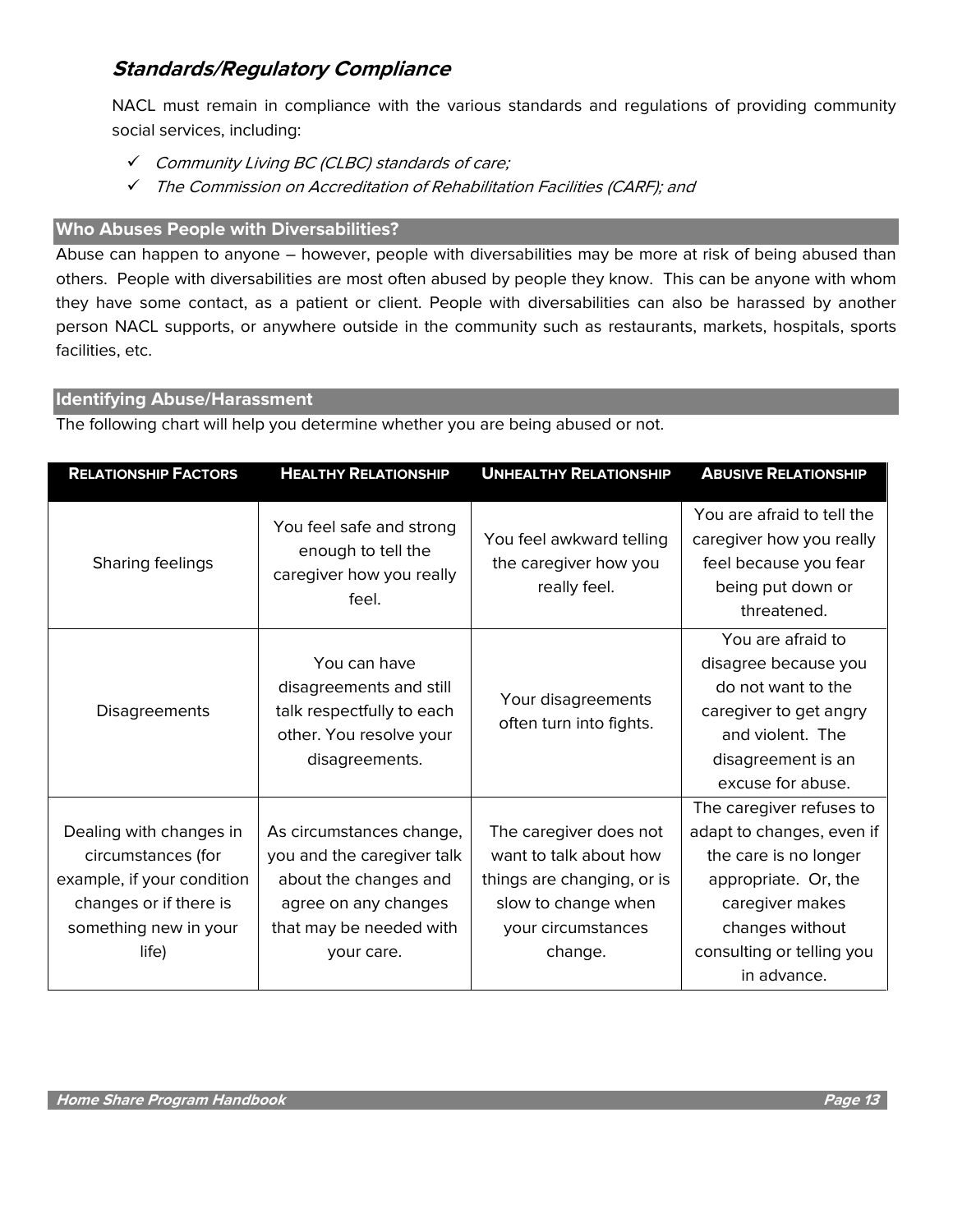| <b>RELATIONSHIP FACTORS</b>                                                                                                     | <b>HEALTHY RELATIONSHIP</b>                                                                                                                                                  | <b>UNHEALTHY RELATIONSHIP</b>                                                                                                                                   | <b>ABUSIVE RELATIONSHIP</b>                                                                                                                                                                        |
|---------------------------------------------------------------------------------------------------------------------------------|------------------------------------------------------------------------------------------------------------------------------------------------------------------------------|-----------------------------------------------------------------------------------------------------------------------------------------------------------------|----------------------------------------------------------------------------------------------------------------------------------------------------------------------------------------------------|
| Medication and adaptive<br>devices<br>(for example, canes,<br>hearing aids, or other<br>equipment to help with a<br>disability) | You and the caregiver<br>understand and follow<br>your medication<br>requirements. Your<br>assistive aids are in good<br>repair, and available to<br>you when you need them. | Sometimes medications<br>are missed or late.<br>Sometimes adaptive<br>devices are not kept in<br>good condition, or are<br>not available to you when<br>needed. | The caregiver uses<br>medication to try to<br>control you, or the<br>caregiver steals your<br>medication. The<br>caregiver threatens to<br>deprive you of your<br>medication or assistive<br>aids. |
| Verbal abuse and<br>violence                                                                                                    | You and your caregiver<br>do not say mean things to<br>each other. There is no<br>physical violence.                                                                         | There have been a few<br>incidents of putdowns,<br>and mean or controlling<br>behavior in your<br>relationship. There is no<br>pattern of violence.             | The caregiver hurts you<br>and does not stop even<br>if you say it is hurting.<br>The caregiver has<br>injured you. The<br>physical or sexual abuse<br>and/or intimidation are<br>increasing.      |

**SOURCE: humanservices.alberta.ca, 2018**

If you suspect that someone (including you) may have been abused or neglected, you must follow these steps:

- Watch for the signs of abuse listed above.
- Tell someone about what is happening.
	- $\checkmark$  If the person you tell does not seem to take you seriously, tell someone else, and keep telling people until you find a person who is helpful. The more people that know about the abuse, the more likely it is that someone will be able to help stop it.
- Protect yourself from:
	- ✓ **MEDICATION ABUSE:** In this case, notify your Home Share Manager or a trusted member of your support team, and get medical attention if needed.
	- ✓ **SOMEONE HURTING OR SCARING YOU:** Contact your Home share Manager and if you are in immediate danger, phone 911.

#### **If a Person NACL Supports Has Been Abused…**

#### NACL will:

- Ensure the individual's immediate safety and well-being;
- Call the police if the individual's safety is at immediate risk;
- Complete a Critical Incident Report and contact CLBC within 24 hours;
- **Explain the options available to the person; and**
- Cooperate fully with any investigation by the police and/or CLBC, the Office of the Public Trustee, or the Regional Health Authority.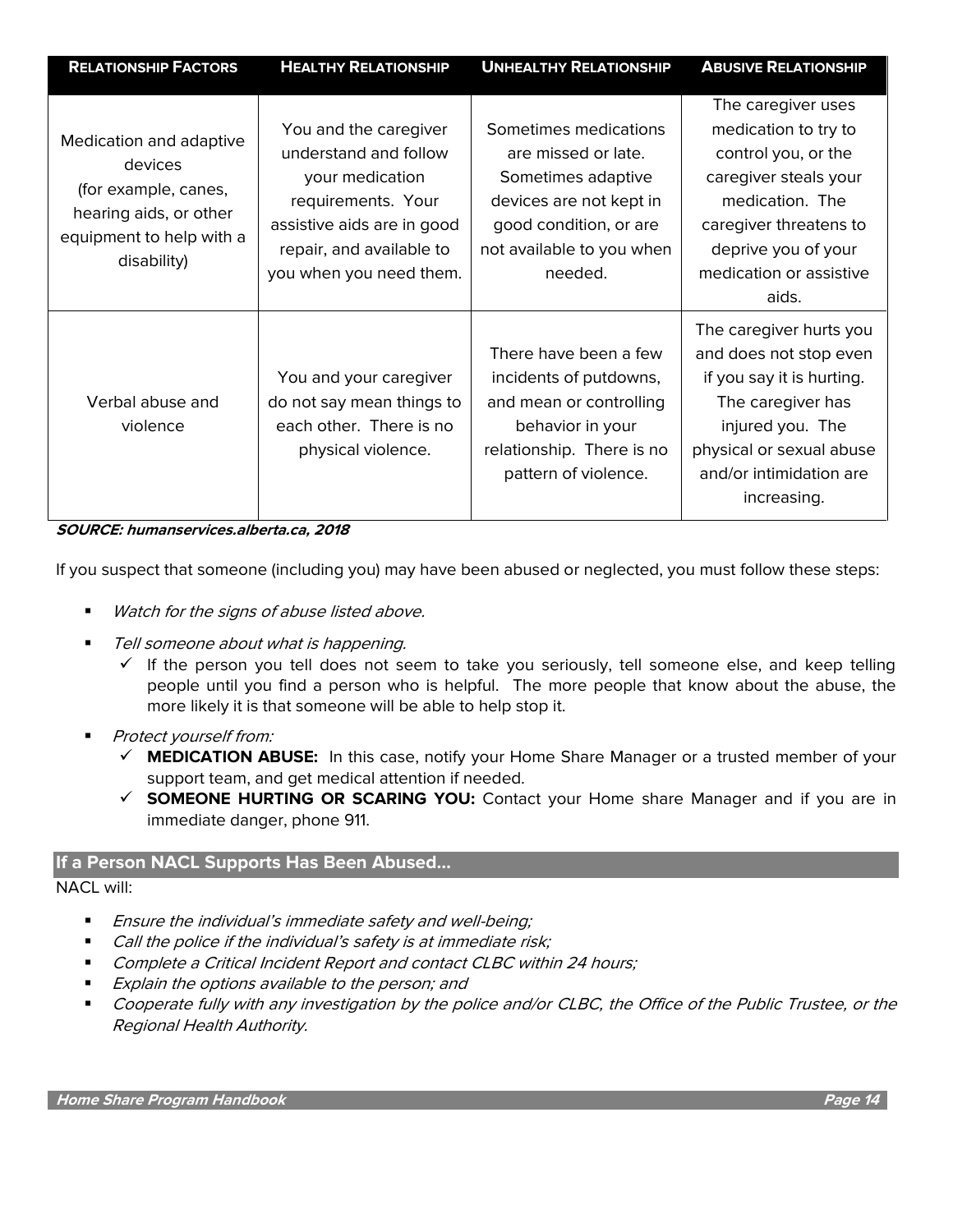

NACL supports the rights of people with diversabilities and their families through three kinds of advocacy:

## **1. Personal Advocacy**

We advocate on behalf of people with diversabilities and their families/caregivers to ensure they receive support.

## **2. Self-Advocacy**

We support people with diversabilities and their families to enhance their own advocacy skills.

### **3. Systems Advocacy**

We advocate for support and change within the systems that affect people with diversabilities.

|   |                                                       | <b>ADVOCACY RESOURCES FOR PEOPLE NACL SUPPORTS</b>                           |         |  |  |
|---|-------------------------------------------------------|------------------------------------------------------------------------------|---------|--|--|
|   | <b>Community Living BC</b>                            |                                                                              |         |  |  |
|   | <b>PHONE:</b>                                         | 1-877-660-2522                                                               |         |  |  |
|   | <b>WEBSITE:</b>                                       | www.communitylivingbc.ca                                                     |         |  |  |
|   | E-MAIL:                                               | CLBCInfo@gov.bc.ca                                                           |         |  |  |
|   | <b>VISIT:</b>                                         | 7 <sup>th</sup> Floor – Airport Square                                       |         |  |  |
|   |                                                       | 1200 West 73rd Avenue, Vancouver, BC V6P 6G5                                 |         |  |  |
|   | <b>Inclusion BC</b>                                   |                                                                              |         |  |  |
|   | <b>CONTACT:</b>                                       | Tina Dam, Community Inclusion Advocate                                       |         |  |  |
|   | E-MAIL:                                               | advocacy@inclusionbc.org                                                     |         |  |  |
|   | <b>WEBSITE:</b>                                       | www.inclusionbc.org                                                          |         |  |  |
|   | <b>PHONE:</b>                                         | 1-844-488-4321                                                               |         |  |  |
| ٠ |                                                       | <b>BC Self-Advocacy Organizations</b>                                        |         |  |  |
|   | $\checkmark$ Supporting Advocates in Leadership (SAL) |                                                                              |         |  |  |
|   |                                                       | <b>CONTACT:</b> Eve Reinarz                                                  |         |  |  |
|   | E-MAIL:                                               | info@salnanaimo.ca                                                           |         |  |  |
|   | <b>PHONE:</b>                                         | (250) 753-1907                                                               |         |  |  |
|   | <b>VISIT:</b>                                         | 271 Pine Street, Nanaimo, BC V9R 2B7                                         |         |  |  |
| ٠ | <b>Representative for Children and Youth (RCY)</b>    |                                                                              |         |  |  |
|   | <b>PHONE:</b>                                         | 310-1234 (24-Hour Helpline - no area code is required)                       |         |  |  |
|   |                                                       | To connect with one of the RCY's advocates, call (toll-free): 1-800-476-3933 |         |  |  |
|   | <b>WEBSITE:</b>                                       | www.rcybc.ca                                                                 |         |  |  |
|   | <b>VISIT:</b>                                         | Suite 400 - 1019 Wharf Street, Victoria, BC V8W 2Y9                          |         |  |  |
|   |                                                       | <b>Home Share Program Handbook</b>                                           | Page 15 |  |  |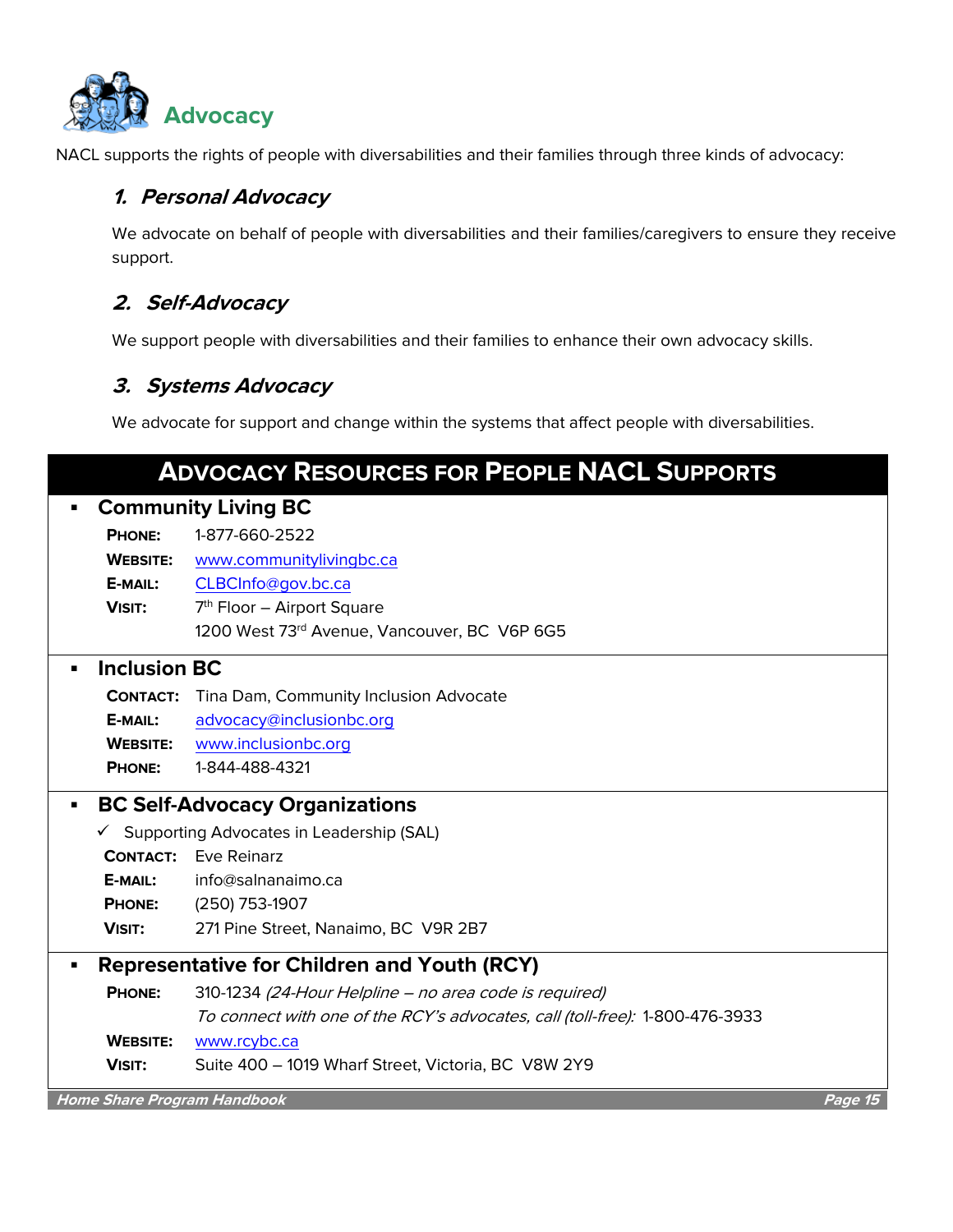## **Quality Assurance**

We at NACL ensure quality services by maintaining conformance to the following standards:

- **CARF's Aspire to Excellence, Quality Individualized Services and Supports, and Employment and** Community Services standards;
- CLBC's and MCFD's standards of care; and
- Licensed group homes meet the standards of the Community Care Facilities Licensing.

This includes a commitment to continuous quality improvement, which is reported annually in our Performance Review on NACL's website. This report outlines the achievements of the year and the plans for improvement in the coming year.

## **Suggestions and Feedback**

We welcome your suggestions and feedback about the services we provide. You can give this in many ways:

- Tell your Home Share Provider about it.
- Contact your Home Share Manager.
- As part of our overall commitment to improving our services, we ask you to complete a survey once a year about how satisfied you are with the services you are accessing. There is a different survey for each program, so you may receive more than one.



NACL promotes accessibility and works to remove barriers. If you face a barrier to accessing our services or the community, please contact your Home Share Manager.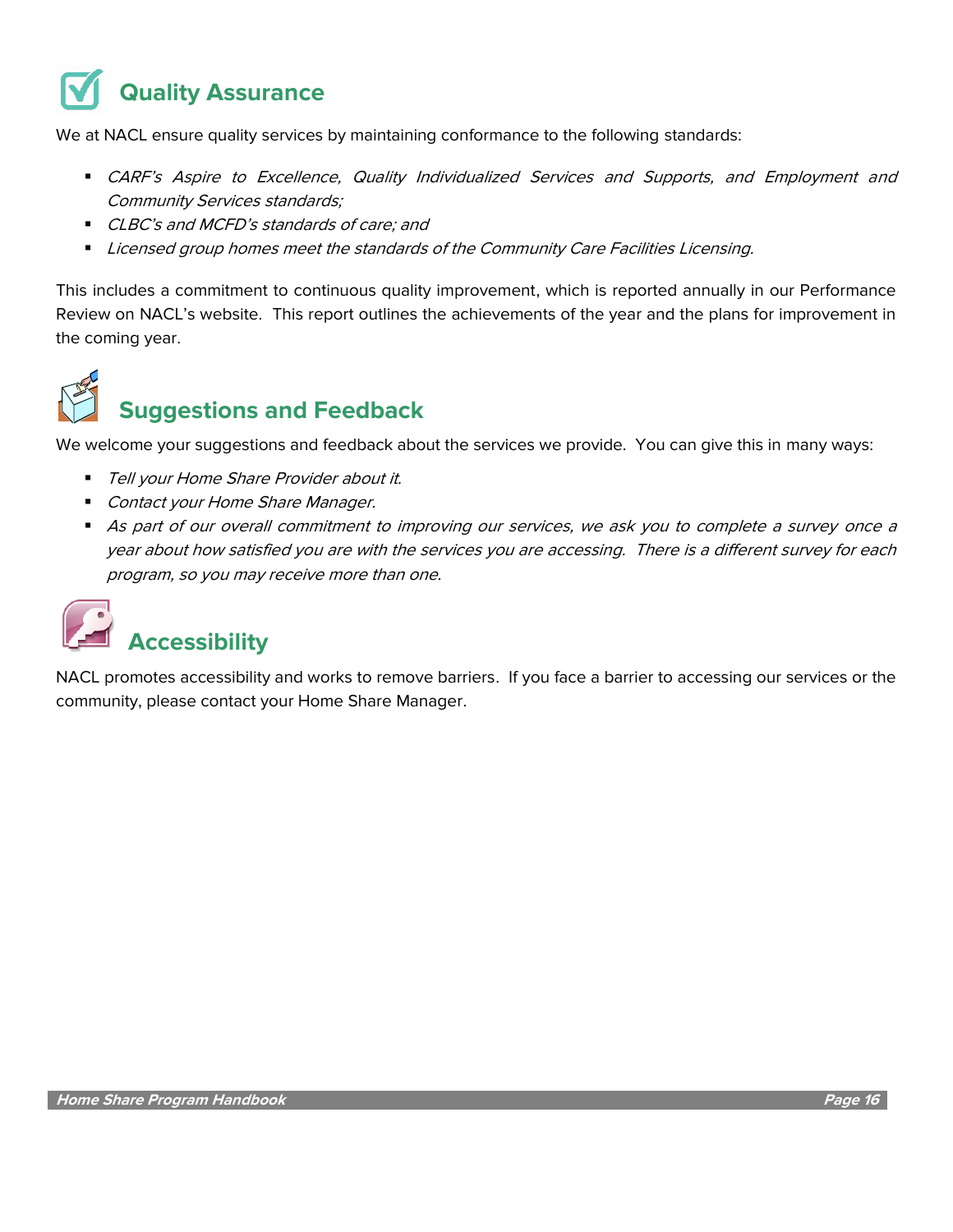## **PART 3: Home Share Program**

NACL's Home Share Program provides a residential option for adults who prefer a smaller or more family-based living environment. Services are provided by contracted Home Share Providers/Caregivers. They share the living space and domestic responsibilities, and provide whatever level of support is appropriate to an individual's needs. This may include:

- Recreational support;
- Community participation;
- Life and home skill development; and/or
- Personal or health care and development.

Home sharing is provided in individual homes in the community. Support is provided up to 24 hours a day, 365 days a year, depending on the needs of the individual and the support required.

Our Home Share Team focuses on optimizing independence, self-determination, and choice – while ensuring safety. Therefore, we:

- Recruit and screen community members who provide services under contract to NACL;
- Work with both individuals and Home Share Providers/Caregivers to find the best possible match;
- **•** Provide training and support to make it a sustainable placement;
- Promote long-lasting relationships between individuals and Home Share Providers/Caregivers, and the development of a strong network of support that includes the individual's family, the Home Share Provider's/Caregivers' family, and the community; and
- Work to honor the different values and backgrounds of individuals and families when matching individuals with Home Share Providers/Caregivers, and providing holistic support.



Referrals to all programs are accepted through Community Living British Columbia (CLBC). Individuals with independent funding may self-refer. Upon receipt of a referral from CLBC, the following process will be followed by the appropriate/designated NACL management staff:

- Your referral form will be reviewed, and management staff will determine NACL's ability to meet your needs.
- We are committed to supporting all eligible individuals; however, at times we may not have a suitable placement.
- **■** Should we be unable to serve you, a written confirmation will be forwarded to the referring body, outlining the rationale for the decision.
- If you choose not to accept our service, we will provide information on potential alternate resources.

**Note:** CLBC holds the waitlist for our Home Share services – and they will determine who will be referred.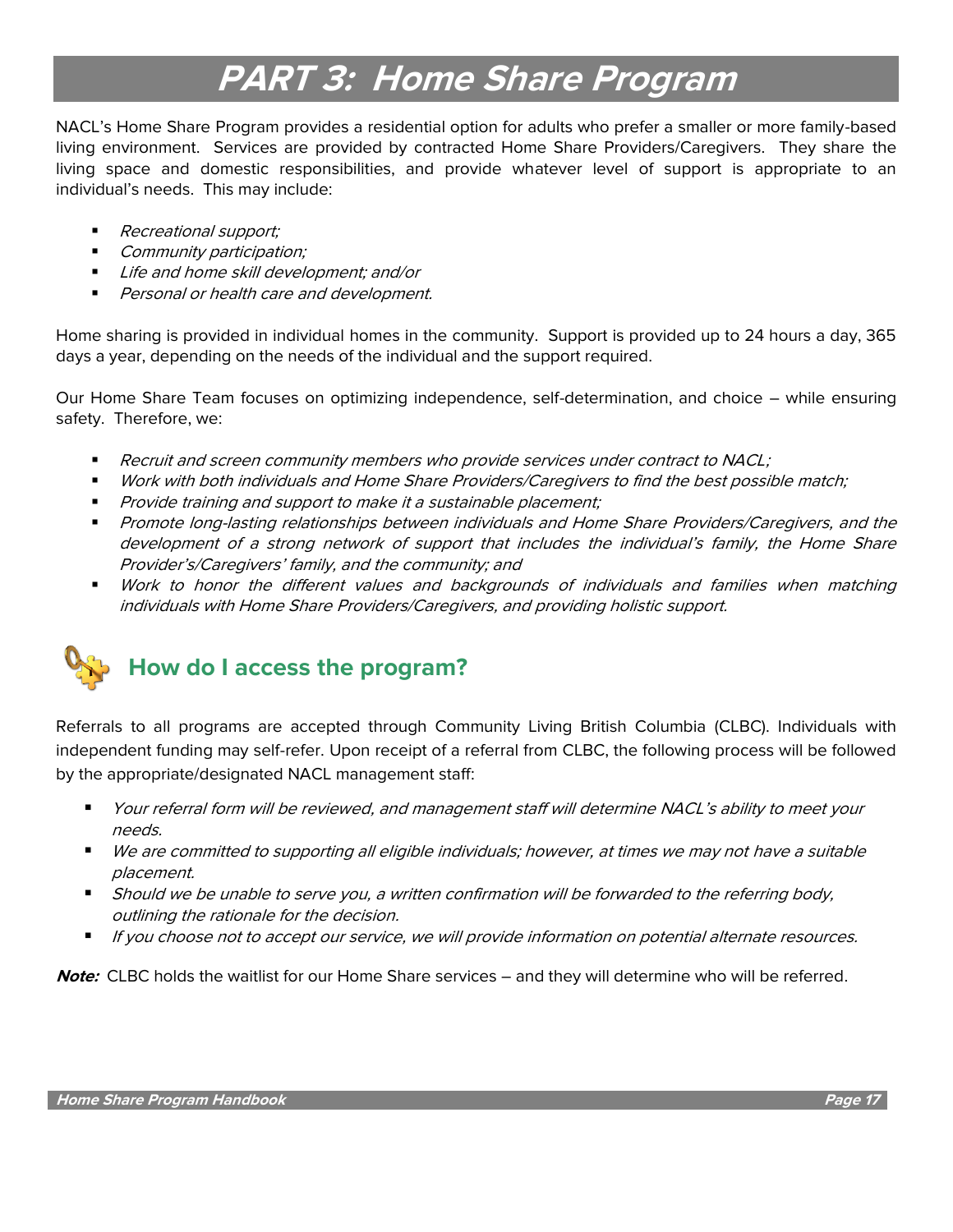This is a time for you to learn more about our services, and for us to learn more about you and your support needs. During this time, we will review potential approved Home Share Providers/Caregivers. Finding a suitable match involves considering factors such as your preferences, interests, lifestyle, and family background.

We may need to recruit a new caregiver, or assess someone referred by you.

We will then begin the Person Centered Planning process. This includes:

- Meeting with you and your family to explain our services and policies;
- Providing an orientation to the Home Share Program;
- Completing relevant consent forms;
- Completing an All About Me form;
- Gathering information about your wishes and various support needs; and
- Identifying personal goals.

Once we feel we have a good match, we will share the Home Study Report with you and components of your Person Centered Plan with the potential Home Share Provider. If you both feel comfortable proceeding, we will then book an initial meeting at the home. During this process we will continue to look at other options to provide you the opportunity for choice.

If the match seems good to both parties, we will begin discussion plans for this transition.

The transition phase is an opportunity for everyone to get to know each other, work out how they will live together and plan for the move.

The transition phase may move quickly or take several months, depending on the individuals involved.

During this phase, we provide:

- Support for planning the logistics and timing of the move for the individuals and caregivers to spend trial periods of time together and get to know the neighborhood.
- Any training required for the caregiver, depending on the individual they are living with and supporting, as they may also have specific training related to those individuals' needs.
- Arrangements for preparations or adaptations required for the home.
- Close monitoring of the new arrangement for several months and reporting it to CLBC, which funds the program.

## **Who pays for the services offered?**

Most individuals in home sharing arrangements receive disability benefits from the Ministry of Social Development and Poverty Reduction.

Base amount from the Ministry of Social Development and Poverty Reduction, includes:

- Amount allotted to the Home Share Provider for "Shelter:" \$716.13
- Amount allotted to the Person Served for "Comfort Allowance"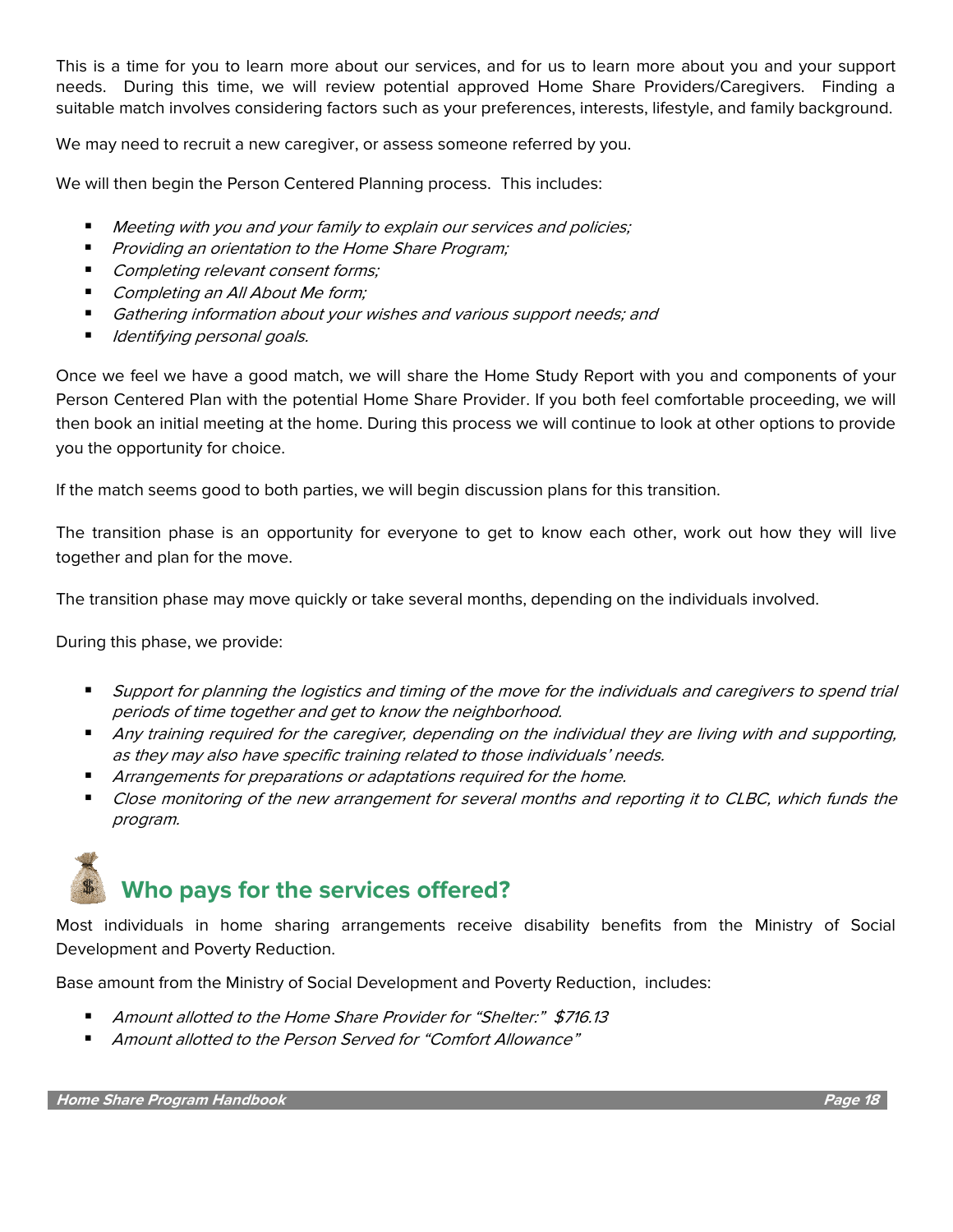What does "Shelter" cover?

- Room
- Food
- **Hydro**
- Access to television entertainment
- Telephone access (if a cell phone is not used a landline would be necessary)
- Heat
- Transportation to important appointments
- **Internet**

What does "Comfort Allowance" cover?

- **Clothes**
- **Hygiene products**
- **Extracurricular activities (swimming, etc.)**
- **■** Gifts for family and friends
- Personal cell phone
- HandyDart tickets
- Long distances charges for telephone use

## **Who takes care of my finances?**

If you require any support with your banking, we expect that your care provider will maintain accurate documentation of financial transactions and activities. This will be outlined in your Person Centered Plan.



## **Who provides support with transportation?**

It is the responsibility of the Home Share Providers/Caregivers to support you in using public transportation, including HandyDart. Home Share Providers/Caregivers may also transport you in their own vehicles and are expected to drive with due care, and adhere to all requirements of the Motor Vehicle Act. They are also responsible for maintaining their vehicle and carrying adequate insurance.

# **Respite Services in a Home Share**

Respite is a temporary, short-term arrangement provided when Home Share Providers/Caregivers or People NACL supports require a break. NACL encourages Home Share Providers to access respite to maintain and support the arrangement on an ongoing basis.

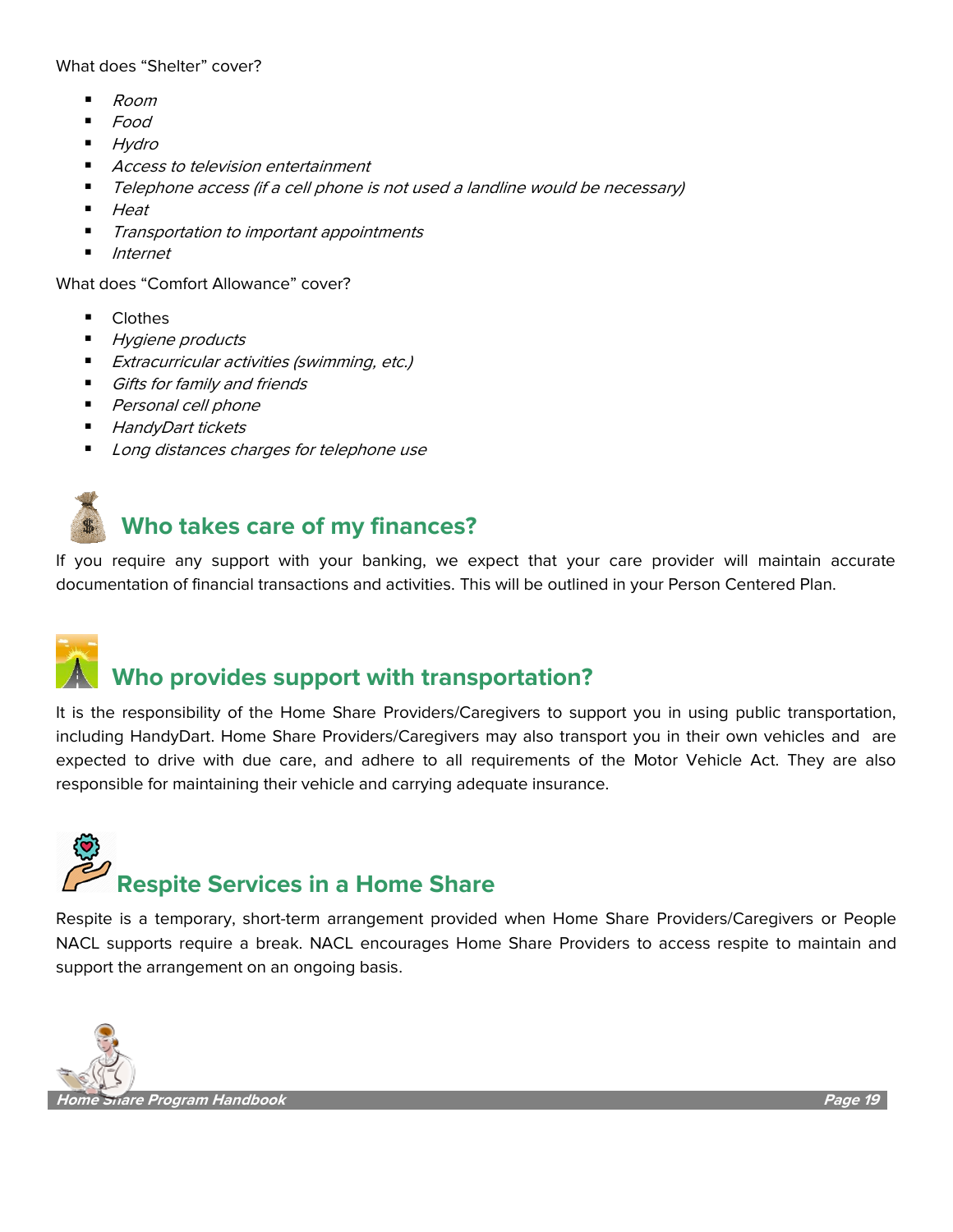## **What if I have any medical concerns?**

Through the Person Centered Planning stage, medical concerns would be outlined, such as:

- Seizures, allergies, dysphagia, etc.;
- Communicable disease(s) such as HIV, Hepatitis B/C, Tuberculosis, etc.; and/or
- Safety concerns such as self-injury, injury to others, ingesting foreign objects, violent outbursts;
- Health care plan.

Your support team will consult with your doctor, dentist, or a medical professional from the Health Services for Community Living (HSCL) team (Registered Nurse, Occupational Therapist, Physiotherapist, Speech Therapist, Dietician, or Dental Hygienist) to help you stay healthy.

#### **Medications**

When living in Home Share, we encourage individuals to arrange with the pharmacist to have all the medications prescribed to you by your doctor blister-packed with a label attached that has your name, medication name, and times to be given. Your Home Share Provider can support you with this, if needed.

**Notes**: All medications required will be clearly outlined in one's Person Centered Plan.

### **PRN Medications**

All PRN medications must be accompanied by a Health Care Plan or Protocol from the Health Services for Community Living Nurse (HSCL) under the Vancouver Island Health Authority (VIHA).

**Notes**: All medications required will be clearly outlined in one's Person Centered Plan.

#### **Seizures**

- If you have seizures, a protocol will need to be in place by Health Services for Community Living (HSCL).
- If you take a PRN seizure medication, this will be outlined in your Health Care Plan.

### **Wheelchairs/Walkers/Special Equipment**

If you use any adaptive equipment, we will support you to ensure it is all maintained as needed.

### **Personal Care**

Home Share Providers can assist you with your personal care as needed and outlined in your Person Centered Plan.

### **In the event of a serious injury, operation, or time away from the home…**

Prior to returning, protocols may need to be in place regarding adaptive equipment, lifts, and transfers.